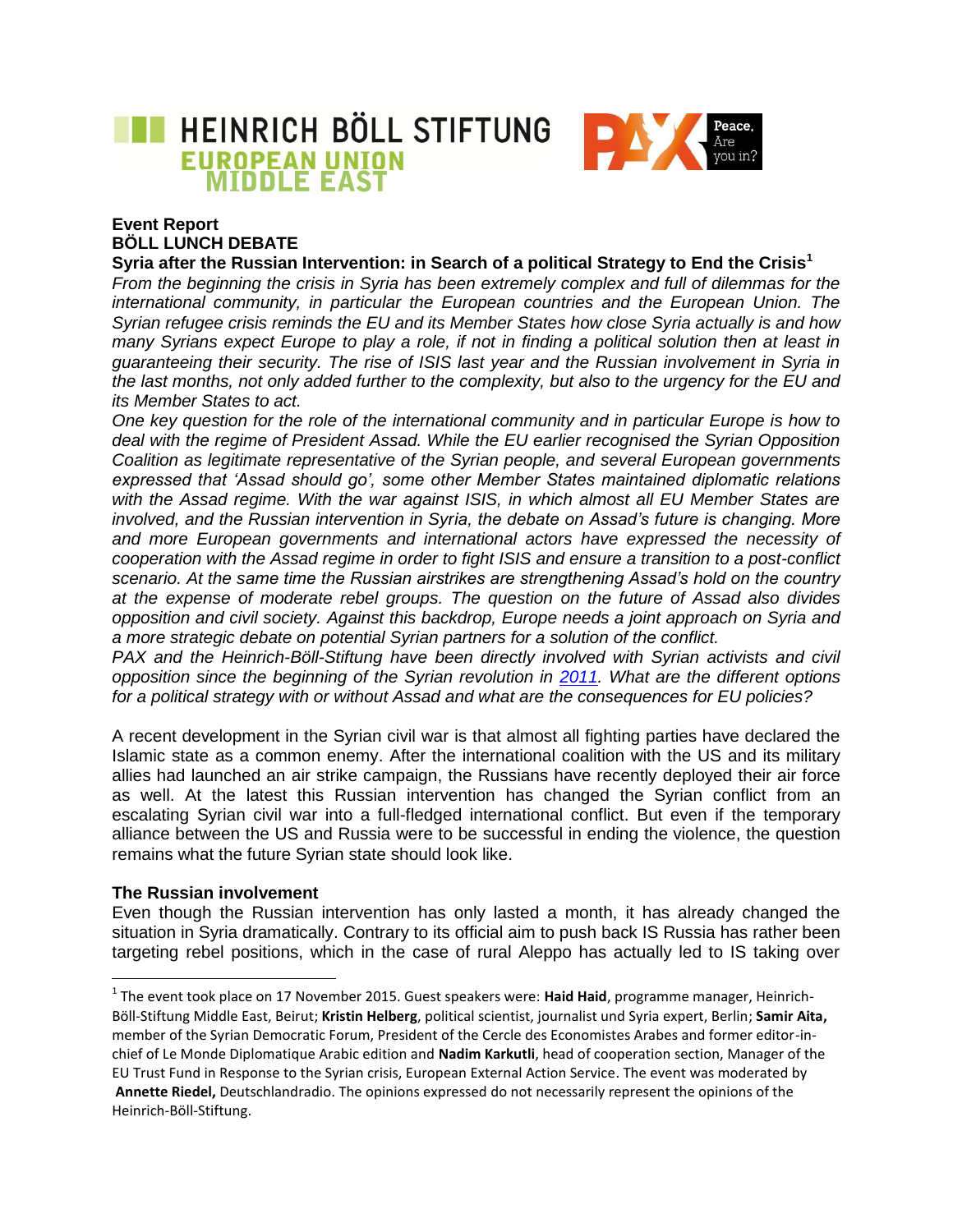formerly rebel-held territories. From this the conclusion could be drawn that, contrary to the official aim, the idea underlying the Russian intervention is to strengthen Bashar Al-Assad's shaky position. At the same time, Russia has sought to play a role as an indispensable party in the process of finding a solution for the Syrian conflict. Putin's plan to achieve a quick victory that could be used to divert the attention of the Russian public from the relative failure in Ukraine did not work out as the first Russian air raid – on Hama – was not a success. In an effort to compensate for that, air raids on Aleppo were carried out, in which the Russian bombs served to support Iranian troops on the ground. These Russian attacks hit many civilian targets, such as market squares or hospitals, which has caused yet another wave of people fleeing their homes in search of shelter. In its role as a negotiating partner, Russia has combined talk of cooperation with unilateral action, for instance the bombing of the town of Duma, which coincided with the first days of the Vienna talks. Yet, while so far only paying lip service to fighting IS, Russia has already been targeted by the terrorists for that venture when they brought down the Kogalymavia A231 over the Sinai Peninsula on 31 October leaving 224 people dead.

On the diplomatic front, it would not even require additional efforts to have Russia commit to taking a more constructive role in the conflict, since it has helped pass several UN Security Council resolutions which, once implemented, could bring about real progress. These resolutions which were put in place years ago call upon the parties involved and especially the Assad regime to stop the use of barrel bombs and chemical weapons immediately. Up until now, however, neither Russia nor its ally Iran has shown their resolve to force Assad to end the use of those weapons, nor did they contribute to the de-escalation of the conflict in any other way.

Other measures agreed in the UN resolutions were the provision of humanitarian access to war zones as well as the release of arbitrarily detained persons. It would, hence, not even require any progress in Vienna to define steps that Russia could take in order to play a more constructive role in the peace process and to show that it is serious about its commitment in fighting IS.

### **A fresh start for diplomacy?**

Regardless of the intensified Russian involvement in the Syrian conflict the Vienna talks have opened a door to good old diplomacy and provide a platform where Western powers, Russia and Middle Eastern states can negotiate and coordinate. While many issues are still very contentious, one enemy that has united all negotiating parties is IS. In addition to the air strikes conducted by the US-led international coalition and the Russian promise to actually start bombing IS after the downing of their plane, France, still under shock after the terrorist attacks in Paris of 13 November, is likely to increase its own commitment to combat IS. Since it has invoked Article 42.7 of the Treaty on the Functioning of the EU, the so-called solidarity clause, the EU as a whole will have to match that rhetoric and play a more active role in finding a solution.

However, even though all parties in the negotiations are determined to pacify Syria and to defeat IS, whether the Vienna talks will actually contribute to end the fighting in Syrian and facilitate a political transition remains unclear. Agreements with Russia and Iran which aim at implementing a ceasefire can be a helpful first step, but even their influence in the conflict is limited. Those two powers could exert influence on the Assad regime, but IS and the Al-Nusra Front are out of reach for them as well, which makes an overall ceasefire very unlikely. And even if a political transition process were to take place and negotiations about the future of the country could be started, the camps remain deeply divided regarding the future of the Assad regime. On the one hand, Russia and Iran want to keep their puppet Assad in power and they consider any opposition against the regime as terrorism. According to them, there is only a dichotomous choice between Assad and IS ruling the country and they stand with Assad who, in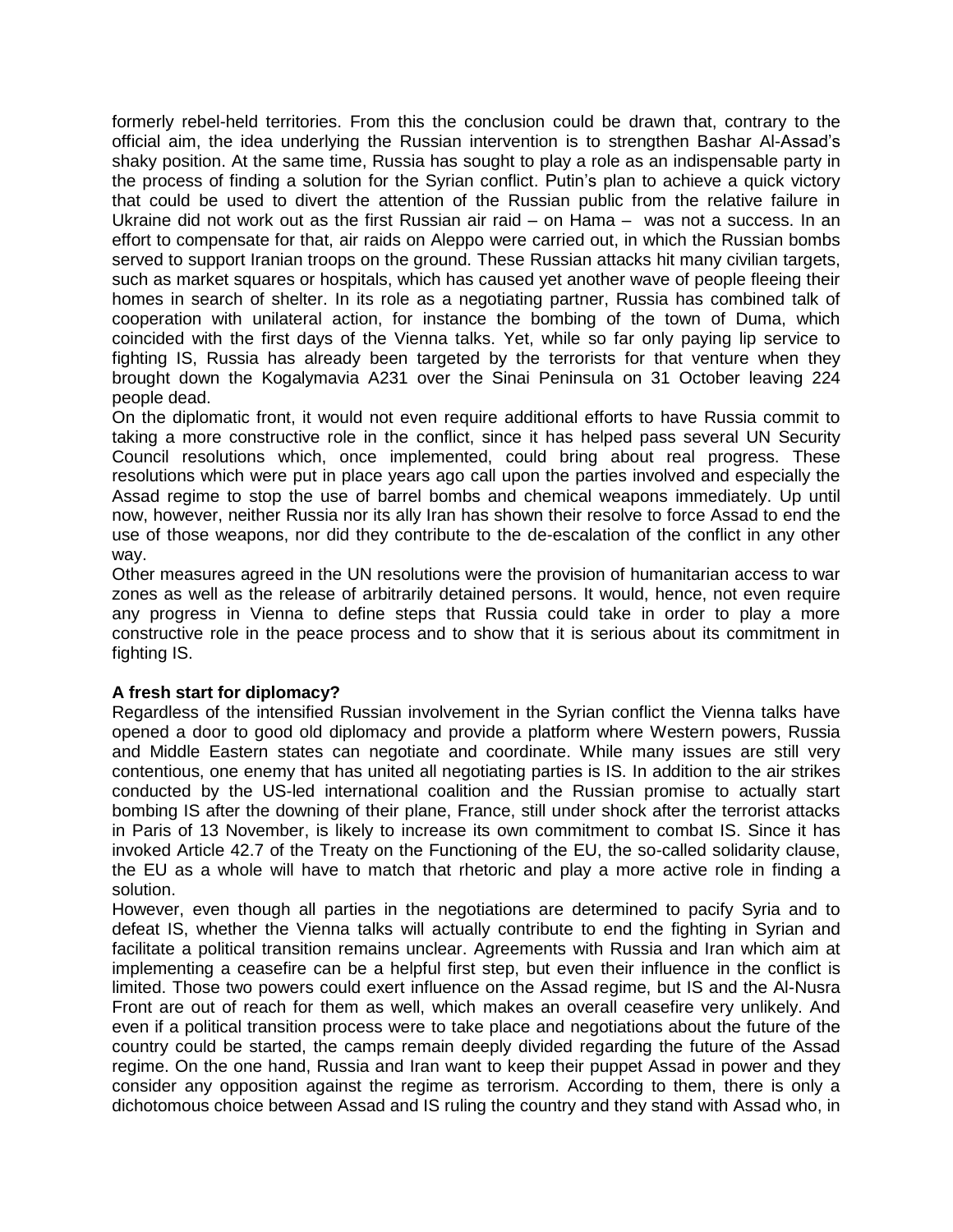their eyes, is the legitimate president. As it is obvious to them too that Assad's forces are too weak to be able to defeat IS, the logical consequence is to join forces with the regime in order to reinstall its power.

Most Western governments and the Syrian opposition agree that there cannot be a future for Assad as president of Syria who has used barrel bombs against his own people and waged a 4 year civil war with over 200 000 casualties in order to hold on to power. Hence, for the West and the opposition the question is not *if*, but *when* Assad is going to step down and a transition is going to take place.

It is clear that the future of the Assad regime has shifted from being a matter of national concern to becoming a geopolitical bone of contention that goes far beyond the Syrian borders. In the case of the civil war in Ukraine, negotiations with the sponsor state have helped to terminate the fighting. Time will show whether this is also possible in the case of Syria.

## **A question of legitimacy**

Even with the Vienna talks going on, the fighting and killing on the ground continues incessantly. People in Syria are being killed or forced to flee irrespective of what is being negotiated in Vienna. At the moment Syria is relentlessly being destroyed because it functions as a battlefield between outside powers which seem to care next to nothing about the fate of the people living there.

Consequently, the implementation of a truce should have the highest priority before any substantive talks on the future of the country can take place. Creating a peaceful situation is not only necessary as of itself, but also crucial for the people of Syria to be able to organise their representation in future peace talks. As it is impossible for real democratic deliberation to take place as long as the threat of being killed is eminent, the imposition of any kind of ceasefire by the Vienna talks would at least help to build trust among the Syrian population in the international cooperation. It speaks for itself that any solution for Syria has to be negotiated not only by the global powers that have a stake in the conflict, but primarily by the Syrians themselves. But who shall represent the Syrian people?

This question is difficult to answer, since even among the opposition there are several camps with diverging interests. One group that has received international recognition is the so-called Free Syrian Army, which is controlling some territory. Second, the moderate secular opposition might be a candidate, but as of now, it seems that it is financially weaker than the religious forces that are propped up by Saudi-Arabia and Qatar or Iran. Finally, the exile government is sure to play a role, but at the moment they are barred from entering the country.

In the end, the main interest of the Syrian people is neither to return to the rule of Assad, where an Alawite minority suppressed the Sunni majority and other religious and secular parts of the population, nor do they want the Islamic State to terrorise them. Any compromise to be reached should aim to incorporate the ethnic and religious diversity of the country. The opposition that is organised in local councils and communities should be called upon to form a credible and representative faction that can truly represent the wishes and needs of the people.

### **EU as a third way**

In finding a way out of the current conflict, the European Union can play an important role even if its military capacities are limited. As can be seen in Vienna, it can bring together the parties involved in the conflict. What is more the EU is still highly regarded among the Syrian population because it represents stability and safety for those who flee the country and is respected as an international actor. With the current state of the Vienna talks being that the peace process should be a Syrian-led and Syrian-owned political transition, it is clear that the role for the EU should be the one of a moderator and facilitator between the factions rather than that of a negotiating party.